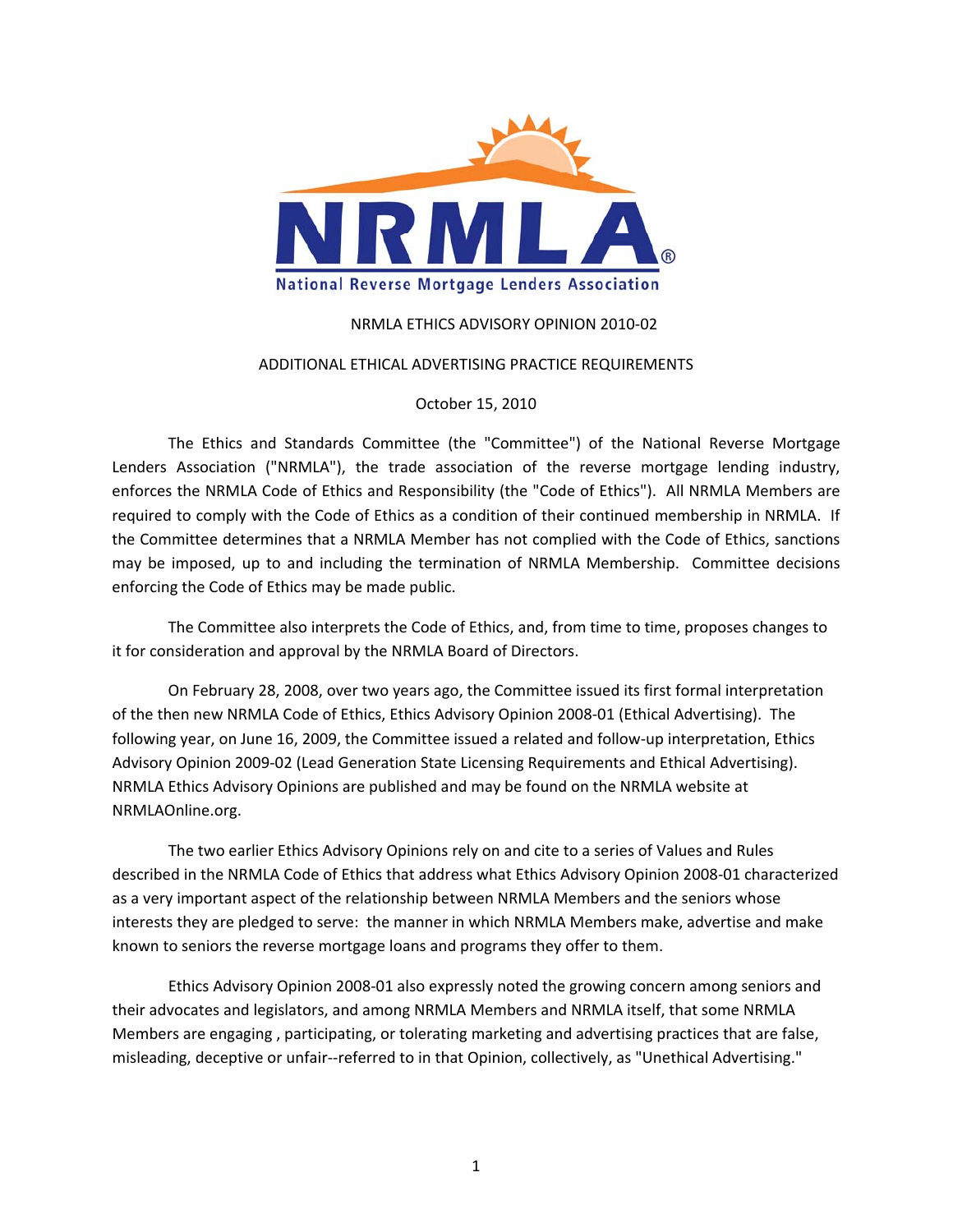These earlier Ethics Advisory Opinions made clear and declared that "Unethical Advertising expressly violates the NRMLA Codes of Ethics," and added: "There is no place in NRMLA for NRMLA Members who engage in Unethical Advertising."

Through its issuance of this Ethics Advisory Opinion 2010‐02 (Additional Ethical Advertising Practice Requirements), the Committee expressly re‐affirms the interpretations published in Ethics Advisory Opinion 2008‐01 and Ethics Advisory Opinion 2009‐2, and re‐iterates its view that the Values and Rules of the NRMLA Code of Ethics are violated by NRMLA Members who engage in Unethical Advertising. The purpose of this Ethics Advisory Opinion 2010‐02 is to provide additional explicit guidance to NRMLA Members about such Ethical and Unethical advertising practices, and through the Appendix attached to this Opinion, additional important related information.

In Ethics Advisory Opinion 2008‐01, the Committee cited and described six specific acts and practices that it concluded violated the NRMLA Code of Ethics because they constituted Unethical Advertising. In Ethics Advisory Opinion 2009‐2, the Committee effectively required that NRMLA Members complying with the NRMLA Code of Ethics assure that Lead Generation Providers with which they work be duly licensed under applicable state law. In both Ethics Advisory Opinions, the Committee also made clear that indirect violations of its Code of Ethics also are subject to sanctions under its Code of Ethics.

As the Committee intends vigorously to continue to enforce the NRMLA Code of Ethics relating to Ethical and Unethical Advertising, it urges NRMLA Members to review those prior Opinions, and the Code of Ethics, and to assure that their advertising practices, and those of their vendors, fully conform to these requirements.

Additionally, through this Ethics Advisory Opinion 2010‐02, the Committee makes clear that the following six additional specific advertising acts and practices not only violate the NRMLA Code of Ethics, but that they also may violate applicable federal and state law requirements that are described in the Appendix to the Opinion that follows.

### *No Cost Loans*

It has been reported to NRMLA that some reverse mortgage lenders are touting some reverse mortgage programs as "no cost loans." While lenders may be waiving origination fees, paying borrowers closing costs and even paying for some or all of the up-front FHA mortgage insurance premium due to the FHA (which sums may more usually be paid by the borrower), reverse mortgage loans, nevertheless, are not cost free, due to the obligation to repay interest, among others.

As further described below, such claims of "no cost" also may violate several provisions of federal and state law, and federal regulatory guidance with respect to reverse mortgage marketing in that such claims can be and often are misleading if not downright false, and typically do not present fair and balanced information regarding reverse mortgages.

2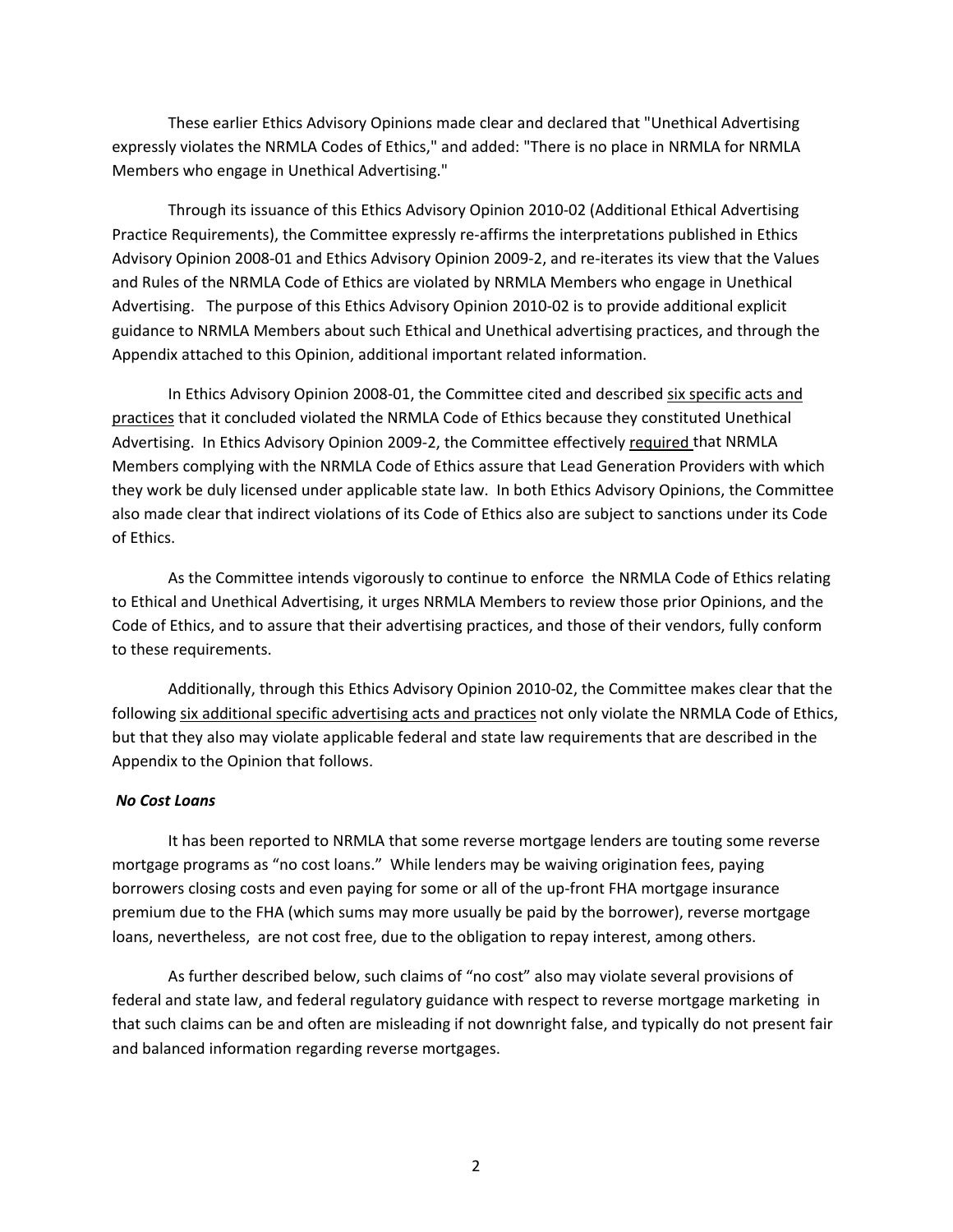**Accordingly, it is also a violation of the NRMLA Code of Ethics for a NRMLA Member, directly or indirectly, to state or imply in its advertising or marketing to seniors or others that reverse** mortgage loans either are "no cost" loans or "require no payments," or that seniors need not repay a reverse mortgage "during their lifetime" or that a senior "cannot lose" or that there is "no risk" to a **senior's home with a reverse mortgage loan, at least without also explaining, in an equally prominent and conspicuous manner in such advertising or marketing, that Reverse Mortgage loans do require seniors to make certain specified payments and meet other specified obligations.**

#### *Use of Celebrities*

NRMLA Ethics Advisory Opinion 2008‐1 already provides that it is a violation of the NRMLA Code of Ethics for a NRMLA Member to provide or arrange for a testimonial or endorsement or infomercial that fails clearly to disclose the nature of the relationship (including, if applicable, that a payment has been made as part of the relationship) between the NRMLA Member and the person or entity providing the testimonial or endorsement or infomercial.

It also has been reported to NRMLA that some reverse mortgage lenders also are using celebrity images either without the celebrity's permission or without attribution that the celebrity is paid to appear in the advertising piece on behalf of the lender, in a manner that may mislead, or be unfair or deceptive to seniors, and that also may violate applicable federal and state law requirements as further described in the Appendix that follows.

 **Accordingly, it is also a violation of the NRMLA Code of Ethics for a NRMLA Member, directly or indirectly, to use a celebrity's image or likeness without that person's express, written and documented permission, or to provide celebrity endorsements that do not reflect the honest opinions, findings, beliefs, or experiences of the endorsers. Further, an endorsement may not convey any express or implied representation that would be unfair, misleading or deceptive if made directly by the NRMLA Member.** 

### *Pre‐Approved or Pre‐Qualified Loans*

Stating that a borrower is pre‐approved for a reverse mortgage without fully and clearly disclosing qualification conditions and other criteria can be misleading. (In addition, If marketers have information on seniors that does indicate that the seniors may be qualified for a reverse mortgage, and such information was received from a consumer reporting agency, such offers also may have to comply with the firm offer of credit rules under the federal Fair Credit Reporting Act and FTC regulations, if it is possible to do so, as further described in the Appendix that follows.)

**Accordingly, it is also a violation of the NRMLA Code of Ethics for a NRMLA Member, directly** or indirectly, to state or imply in its advertising or marketing to seniors or others that an applicant or borrower is "pre-approved" or "pre-qualified" for a reverse mortgage loan without also fully and **clearly disclosing approval or qualification conditions or other criteria that apply.**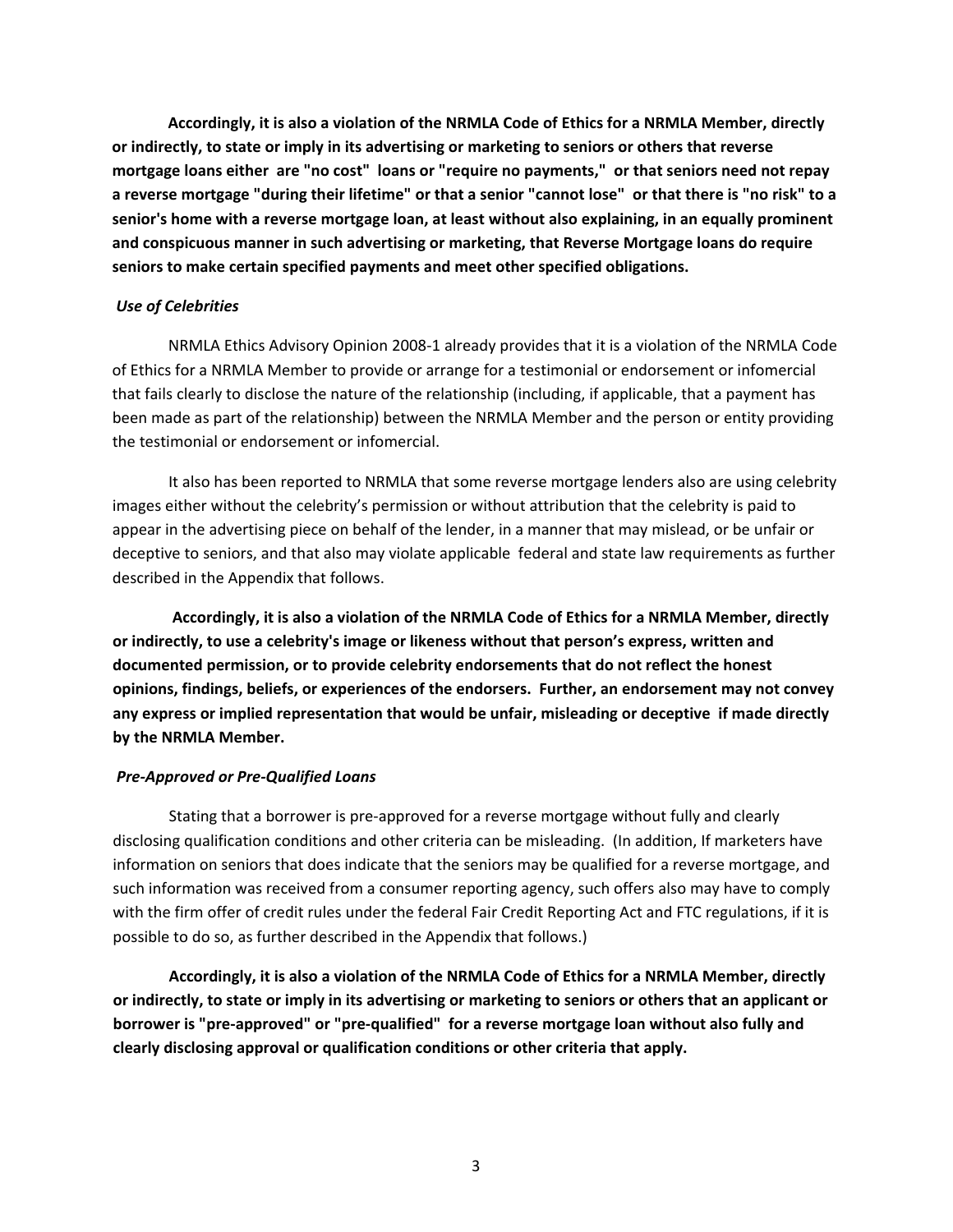### *"Stimulus" Money; Call to Action, Sense of Urgency*

References to federal legislation providing more money for seniors for reverse mortgage loans typically are misleading. President Obama signed into law the American Recovery and Reinvestment Act (the "Stimulus Act") on February 17, 2009, over a year and half ago, increasing on an interim basis the HECM Maximum Claim Amount to \$625,500. In addition to that action not being "recent," it also did not provide more or additional federal monies for seniors. When such inaccurate or unknown (or speculative ) information (such as that HUD or the Congress may or will "soon" reduce available loan proceeds or increase loan costs) is coupled with a "sense of urgency" or "call to action" on the part of those they are aimed at, lest they "miss out" on such a limited "opportunity," such advertising clearly may be misleading and deceptive, as also further described in the Appendix that follows.

**Accordingly, it is also a violation of the NRMLA Code of Ethics for a NRMLA Member, directly** or indirectly, to state or imply in its advertising or marketing to seniors or others, that "recent" federal legislation or HUD action provides more money for seniors, if such legislation or action, if any, is not recent, or if such funds have not been appropriated for seniors, especially if coupled with a sense of urgency or call to action stating or implying that if the senior does not promptly respond, he or she **may or will lose or miss out on this or related "limited" opportunities.** 

#### *Simulated Checks and Currency*

Applicable law generally prohibits or limits the use of simulated currency and simulated checks, money orders, vouchers, and the like, in connection with consumer loan or mortgage marketing. This can also be construed as unfair and deceptive advertising, as described in the Appendix that follows.

**Accordingly, it is also a violation of the NRMLA Code of Ethics for a NRMLA Member, directly** or indirectly, to include as part of its advertising or marketing to seniors or others, simulated checks or **currency.**

#### *Use of HUD Logo*

Federal law prohibits the use, under all but very narrowly circumscribed circumstances, of the HUD logo or other references to HUD or the FHA in advertisements by reverse mortgage lenders among others, as described more fully below.

**Accordingly, it is a violation of the NRMLA Code of Ethics for a NRMLA Member, directly or indirectly, to use the names or logos of the U. S. Department of Housing and Urban Development ("HUD") or Federal Housing Administration ("FHA"), or names or logos confusingly similar in appearance, in its advertising or marketing of reverse mortgages to seniors or others, except as otherwise expressly may be permitted under applicable law.**

Additional details and references are described in the Appendix to this Ethics Advisory Opinion 2010‐1, that follows.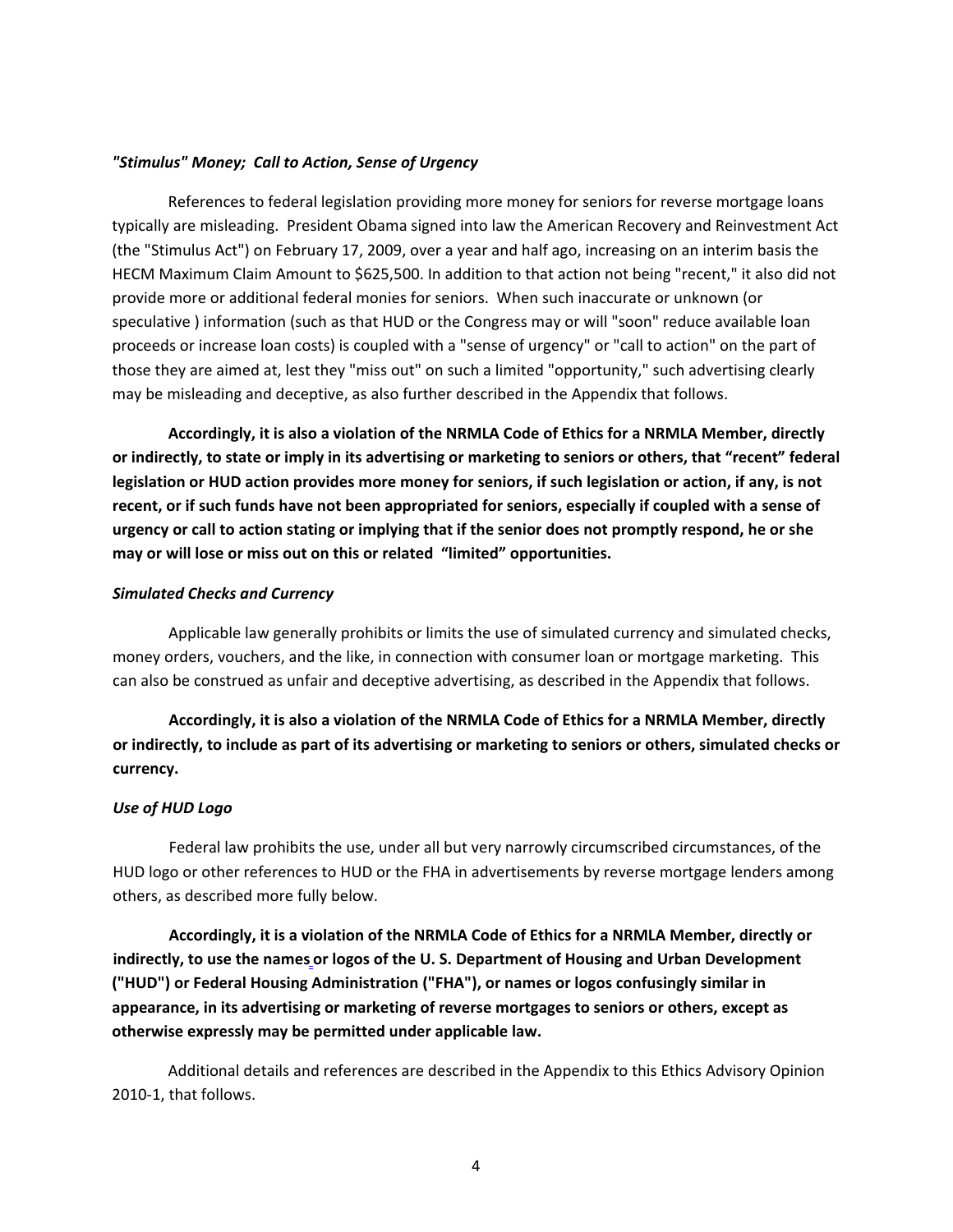NRMLA Members routinely and overwhelmingly engage in Ethical Advertising, for the benefit of the seniors they are pledged to serve. All the more reason, then, that there is no place in NRMLA for NRMLA Members who engage in Unethical Advertising.

NRMLA Members, seniors, and others are urged to bring to the attention of NRMLA's President and the Committee concerns they may have about potential Unethical Advertising, directly or indirectly by NRMLA Members, for consideration and action in accordance with the procedures described in the NRMLA Code of Ethics. A form for that purpose also may be found at the NRMLA website, at NRMLAOnline.com.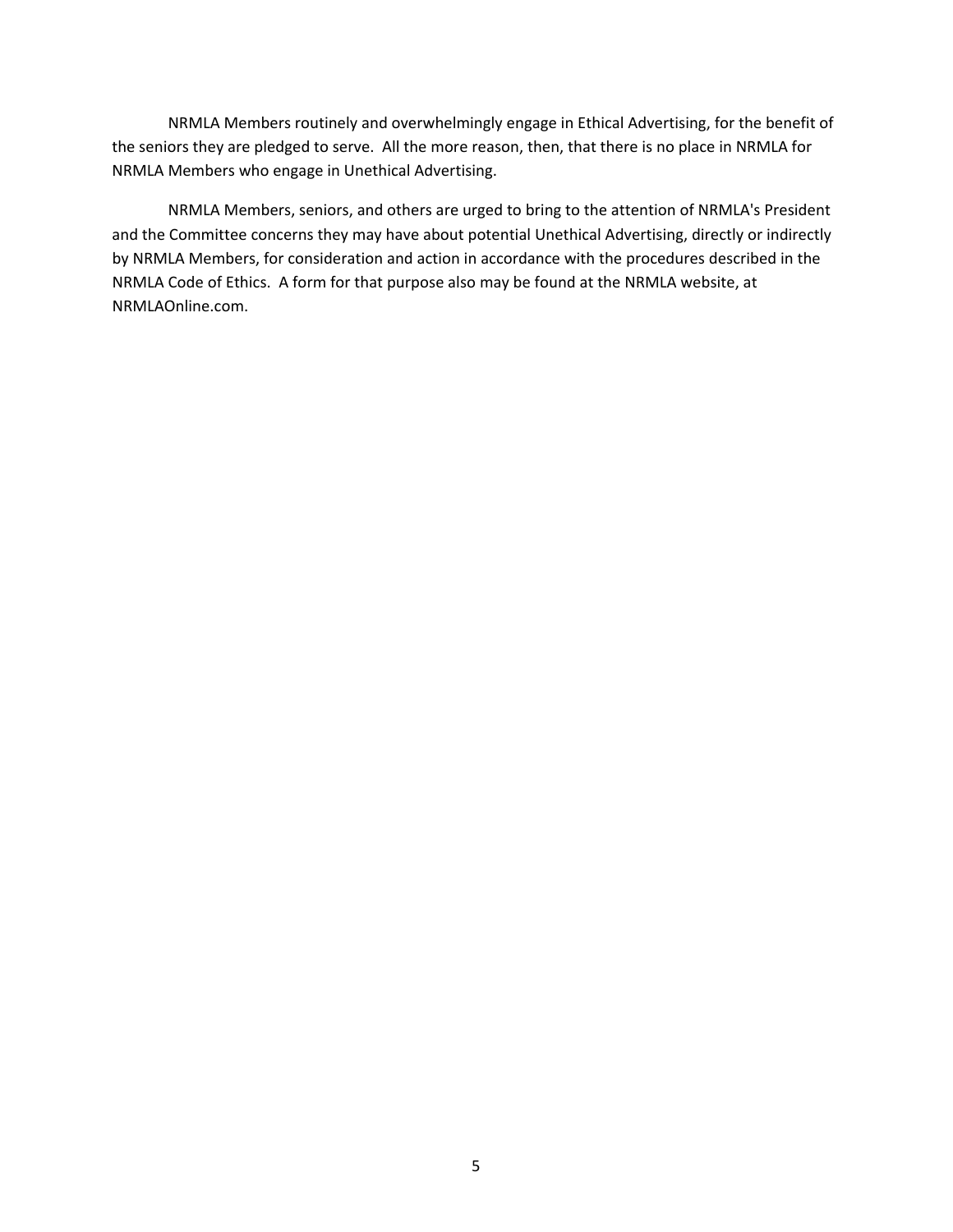# **APPENDIX TO NRMLA ETHICS ADVISORY OPINION 2010‐02**

## *Overview of Federal Regulations and Guidelines:*

## Helping Families Save Their Homes from Foreclosure Act of 2008 (HFSH Act)

Under section 203 of the HFSH Act, FHA‐approved mortgagees must use their HUD registered business names in all advertisements and promotional materials related to FHA programs. HUD registered business names include any alias or "doing business as" (DBA) on file with FHA. FHA‐approved mortgagees must keep copies of all advertisements and promotional materials for a period of two years from the date that the materials are circulated or used to advertise.

The HFSH Act expands FHA's ability to pursue civil money penalties against any person, party, company, firm, partnership, or business, including sellers of real estate, closing agents, title companies, real estate agents, mortgage brokers, appraisers, loan correspondents, for any use of Federal Housing Administration, Department of Housing and Urban Development, Government National Mortgage Association, Ginnie Mae, the acronyms HUD, FHA, or GNMA, or any official seal or logo of the Department of Housing and Urban Development, except as authorized by the Secretary.

Members are reminded that FHA rules generally prohibit misleading advertising. An approved mortgagee may not use deceptive advertising. All advertisements must emphasize the name of the company and not the government. False advertising or wrongfully misusing names to indicate Federal agency or Government seals is a potential violation of the federal criminal code. *See* 18 U.S.C. §709 and 18 U.S.C. §1017.

The following is an illustrative list of prohibited advertising practices as identified by the FHA, but should not be considered all‐inclusive:

• Improperly using the name or seal of FHA or HUD to imply that the advertisement is from or is endorsed by FHA or HUD; or

• Improperly advertising on a government type form designed to simulate an official Federal government document.

### Federal Reserve HOEPA Regulation Amendments to Regulation Z

On July 30, 2008, the Federal Reserve Board published final rules amending Regulation Z, which implements the Truth in Lending Act and Home Ownership and Equity Protection Act (or HOEPA). The goals of the amendments are to ensure that advertisements for mortgage loans provide accurate and balanced information, and do not contain misleading or deceptive representations. Below is a summary of some of the new rules brought about by the HOEPA amendments, effective October 1, 2009.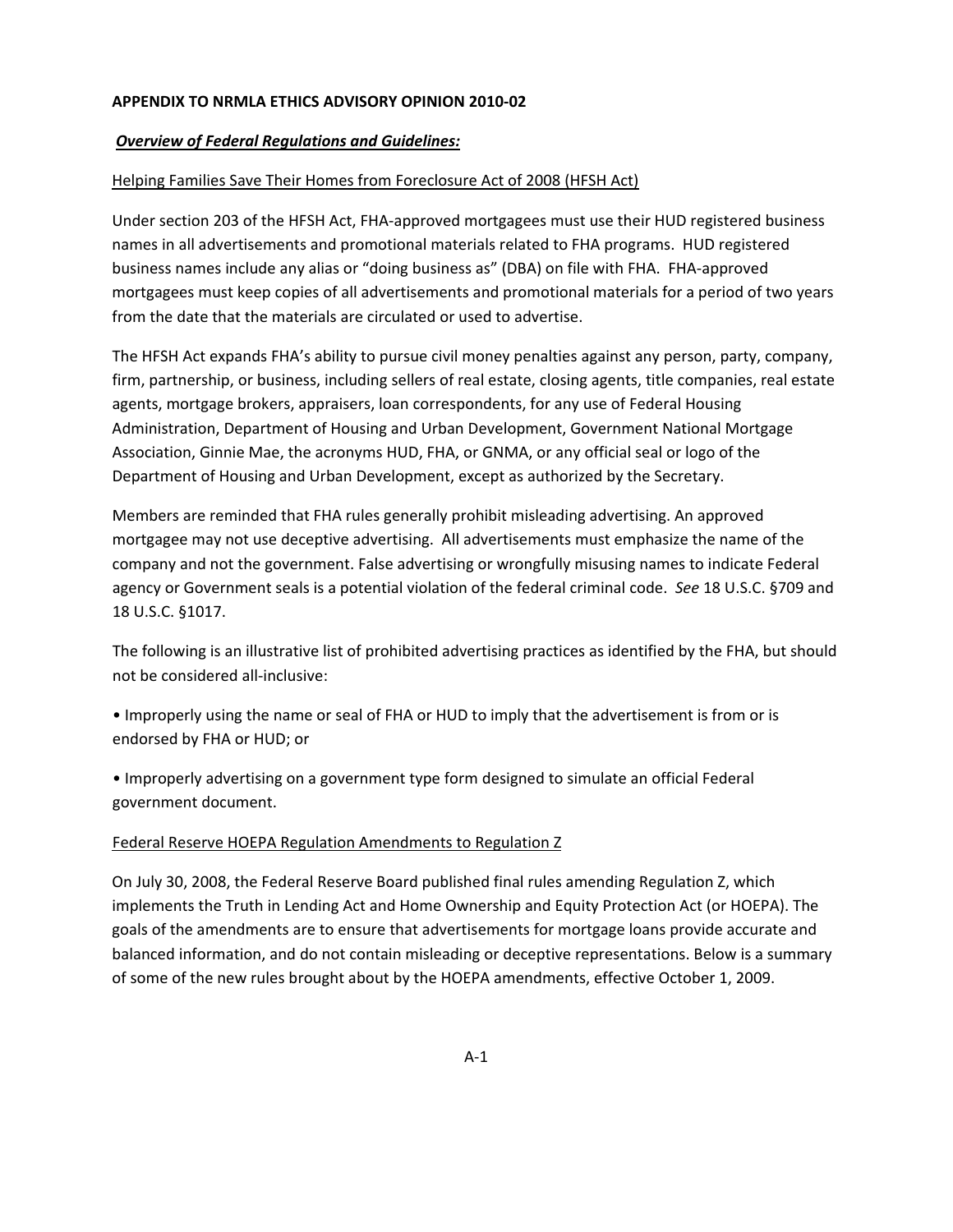*Misleading use of the current lender's name*. A creditor may not use the name of the consumer's current lender in an advertisement that is not sent by or on behalf of the consumer's current lender, unless the advertisement:

(i) Discloses with equal prominence the name of the person or creditor making the advertisement; and

(ii) Includes a clear and conspicuous statement that the person making the advertisement is not associated with, or acting on behalf of, the consumer's current lender.

*Misleading claims of debt elimination*. A creditor may not make any misleading claim in an advertisement that the mortgage product offered will eliminate debt or result in a waiver or forgiveness of a consumer's existing loan terms with, or obligations to, another creditor.

*Misleading use of the term "counselor".* A creditor may not use the term "counselor" in an advertisement to refer to a for‐profit mortgage broker or mortgage creditor, its employees, or persons working for the broker or creditor that are involved in offering, originating or selling mortgages.

*Misleading foreign‐language advertisements*. A creditor may not provide information about some trigger terms or required disclosures, such as an initial rate or payment, only in a foreign language in an advertisement, but provide information about other trigger terms or required disclosures, such as information about the fully‐indexed rate, only in English in the same advertisement.

# S.A.F.E. Act Related Advertising Requirements

The federal S.A.F.E. Act was enacted as part of the HERA on July 30, 2008. States generally had one year to enact similar loan originator licensing provisions, and all states since that time have enacted S.A.F.E. Act compliant legislation.

The Conference of State Bank Supervisors (CSBS) and the American Association of Residential Mortgage Regulators (AARMR) published a Model SAFE Act for state legislatures to consider and adopt. Most states adopted provisions of the Model Act.

In addition to the licensing provisions, the Model Act requires mortgage loan originators to obtain a unique identifier number. The unique identifier of any person originating a residential mortgage loan shall be clearly shown on all residential mortgage loan application forms, *solicitations or advertisements*, including business cards or websites, and any other documents as established by rule, regulation or order of the applicable state regulator.

### RMEGs

In the Spring of 2009, the American Association of Residential Mortgage Regulators developed reverse mortgage examination guidelines for state regulators conducting reverse mortgage compliance examinations. These guidelines contain items that state regulators could review, including whether the institution uses any form of solicitation that appears to be generated by the government or can be interpreted to be misleading to the consumer.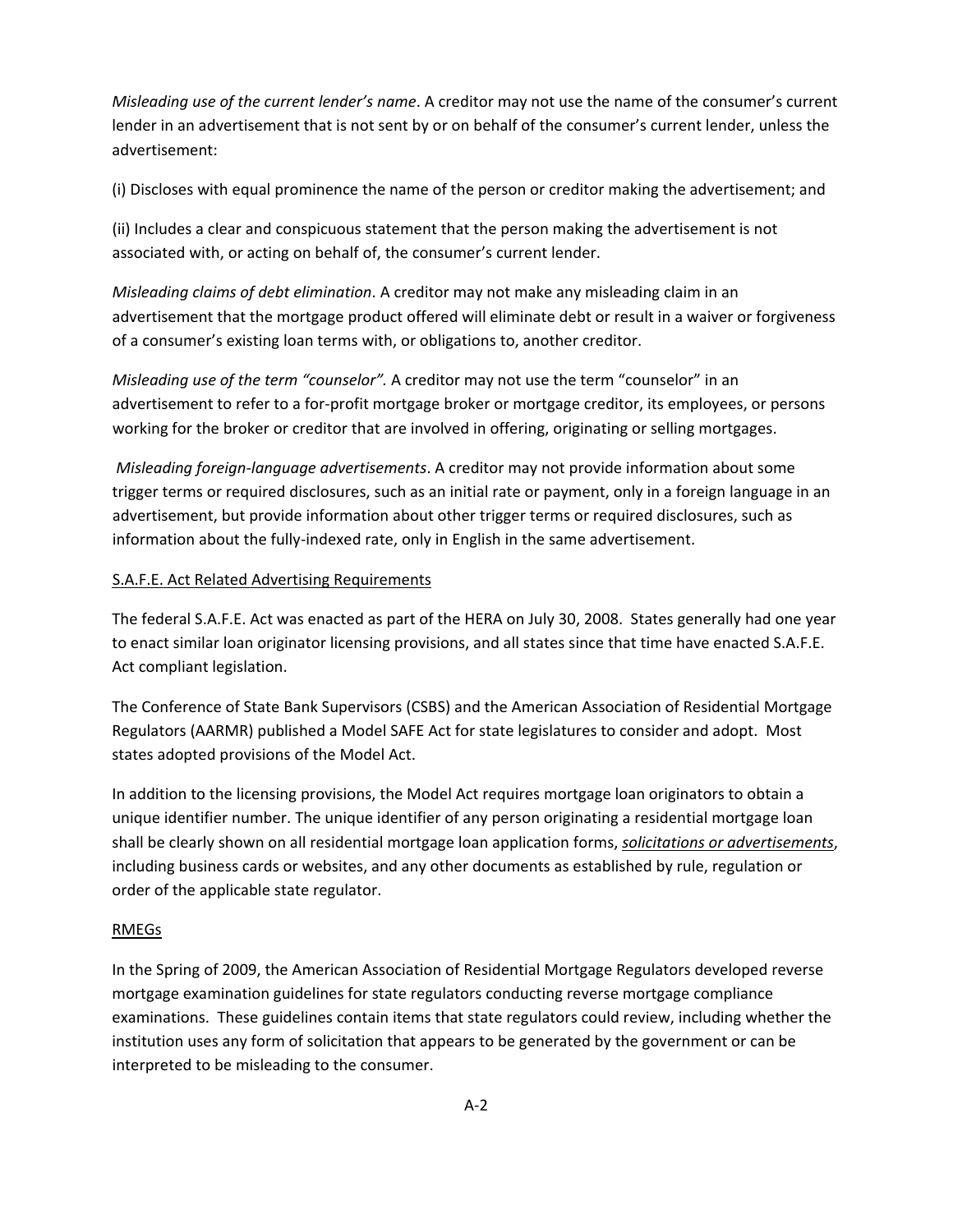Further, most states mortgage banking rules include laws against unfair, deceptive or misleading advertising practices, and these laws generally also apply to reverse mortgage transactions.

In addition, some states have specific prohibitions on deceptive practices in connection with reverse mortgage advertising.

For instance, in Illinois, a mortgage lender or broker may not employ fraudulent or deceptive acts or practices in the making of a reverse mortgage loan, including deceptive marketing and sales efforts. 205 Ill. Comp. Stat. Ann. 635/5‐5(b). The North Carolina Reverse Mortgage Act and the Tennessee Home Equity Conversion Mortgage Act also prohibit deceptive acts and practices in connection with reverse mortgages.

# State Enforcement Actions in Connection with Reverse Mortgage Advertising

Several states have taken enforcement actions against reverse mortgage originators over the past few years in connection with faulty reverse mortgage advertising. Some of these enforcement actions have resulted in cease and desist orders and administrative actions.

# GAO Report on Reverse Mortgage Advertising

In June 2009, the Government Accountability Office ("GAO") reported that only a few regulatory agencies had received only a few complaints about HECM marketing.

Nonetheless, the GAO stated that a review of selected advertisements found examples of marketing claims that were potentially misleading because they were inaccurate, incomplete, or used questionable sales tactics. Federal agency officials agreed that some of these advertisements raised concerns.

In its report, the GAO noted six potentially misleading claims, and agency officials generally agreed. The concerns raised were as follows:

- 1. "Never owe more than the value of your home"
- 2. Implications that the reverse mortgage is a "government benefit" or otherwise not a loan:
- 3. "Lifetime income" or "Can't outlive loan"
- 4. "Never lose your home"
- 5. Misrepresenting government affiliation
- 6. Claims of time and geographic limits.

Some claims falsely imply that consumers must respond within a certain time to qualify for the loan. Examples include "must call within 72 hours" and "deadline extended."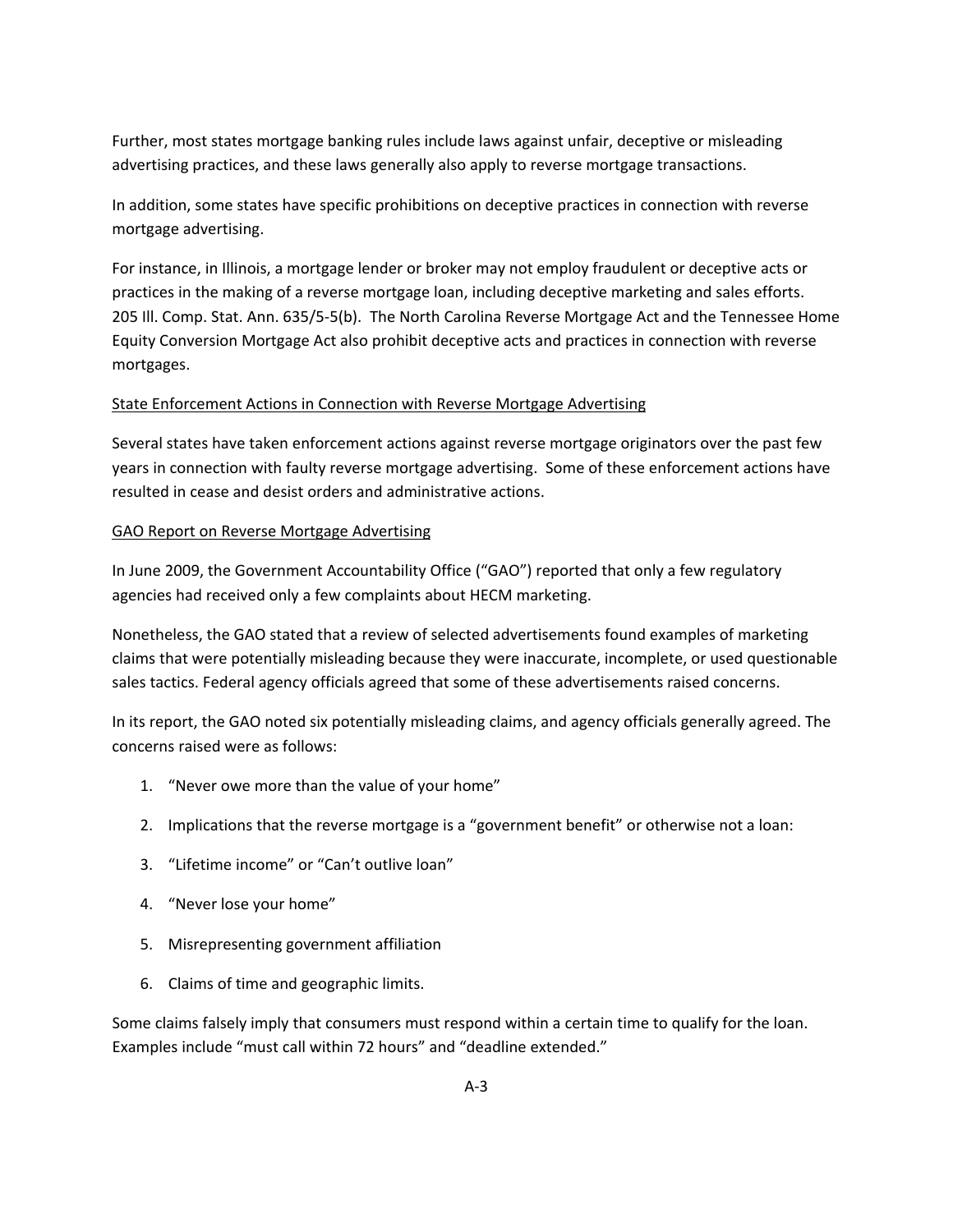## FTC Guidance on Deceptive or Misleading Reverse Mortgage Advertising

The Federal Trade Commission enforces the Federal Trade Commission Act (the FTC Act) which prohibits unfair or deceptive acts or practices by nonbank lenders and mortgage brokers.

The Office of the Comptroller of the Currency (OCC), Office of Thrift Supervision (OTS), Board of Governors of the Federal Reserve System (FRB), and Federal Deposit Insurance Corporation (FDIC), enforce this provision of the FTC Act and any applicable regulations under authority granted in the FTC Act and section 8 of the Federal Deposit Insurance Act. The National Credit Union Administration (NCUA) enforces this provision of the FTC Act and any applicable regulations under authority granted in the FTC Act and sections 120 and 206 of the Federal Credit Union Act.

Practices may be found to be deceptive and thereby unlawful under section 5 of the FTC Act generally if: (1) there is a representation, omission, act, or practice that is likely to mislead the consumer; (2) the act or practice would be deceptive from the perspective of a reasonable consumer; and (3) the representation, omission, act, or practice is because it is likely to affect a consumer's decision about a product or service. A practice may be found to be unfair and thereby unlawful under section 5 of the FTC Act if (1) the practice causes or is likely to cause substantial consumer injury; (2) the injury is not outweighed by benefits to the consumer or to competition; and (3) the injury caused by the practice is one that consumers could not reasonably have avoided.

Further, the FTC generally has required that in mortgage advertising, the disclosure of material terms must be prominent, presented fairly, placed in a manner to draw the senior's attention thereto, and proximate or near to the associated terms or conditions it is describing. Generally this guidance discourages the use of small print, or placing important material in footnotes or on the back of an advertising piece. FTC staff has also indicated that it disfavors and views with higher scrutiny ads that attempt to create a "sense of urgency" or an immediate call to action.

### FFIEC

The Federal Financial Institutions Examination Council ("FFIEC"), which is comprised of the Office of the Comptroller of the Currency (OCC), Office of Thrift Supervision (OTS), Board of Governors of the Federal Reserve System (FRB), Federal Deposit Insurance Corporation (FDIC), National Credit Union Administration (NCUA) (the Agencies) recently issued guidance (Guidance) to assist their regulated financial institutions in managing risks presented by reverse mortgage products.

The Guidance applies to all banks and their subsidiaries, bank holding companies (other than foreign banks) and their nonbank subsidiaries, savings associations and their subsidiaries, savings and loan holding companies and their subsidiaries, credit unions, U.S. branches and agencies of foreign banks engaged in reverse mortgage transactions, and any other entity supervised by those adopting the Guidance. The Guidance refers to all of those covered as "institutions." However, some state mortgage banking regulators with authority over non‐bank mortgage lenders have posted notices that such agencies expect their non‐bank regulated entities also to follow the Guidance. And, as discussed in more detail below, at least one state mortgage regulator, Pennsylvania, has issued its own guidance on reverse mortgage marketing and lending.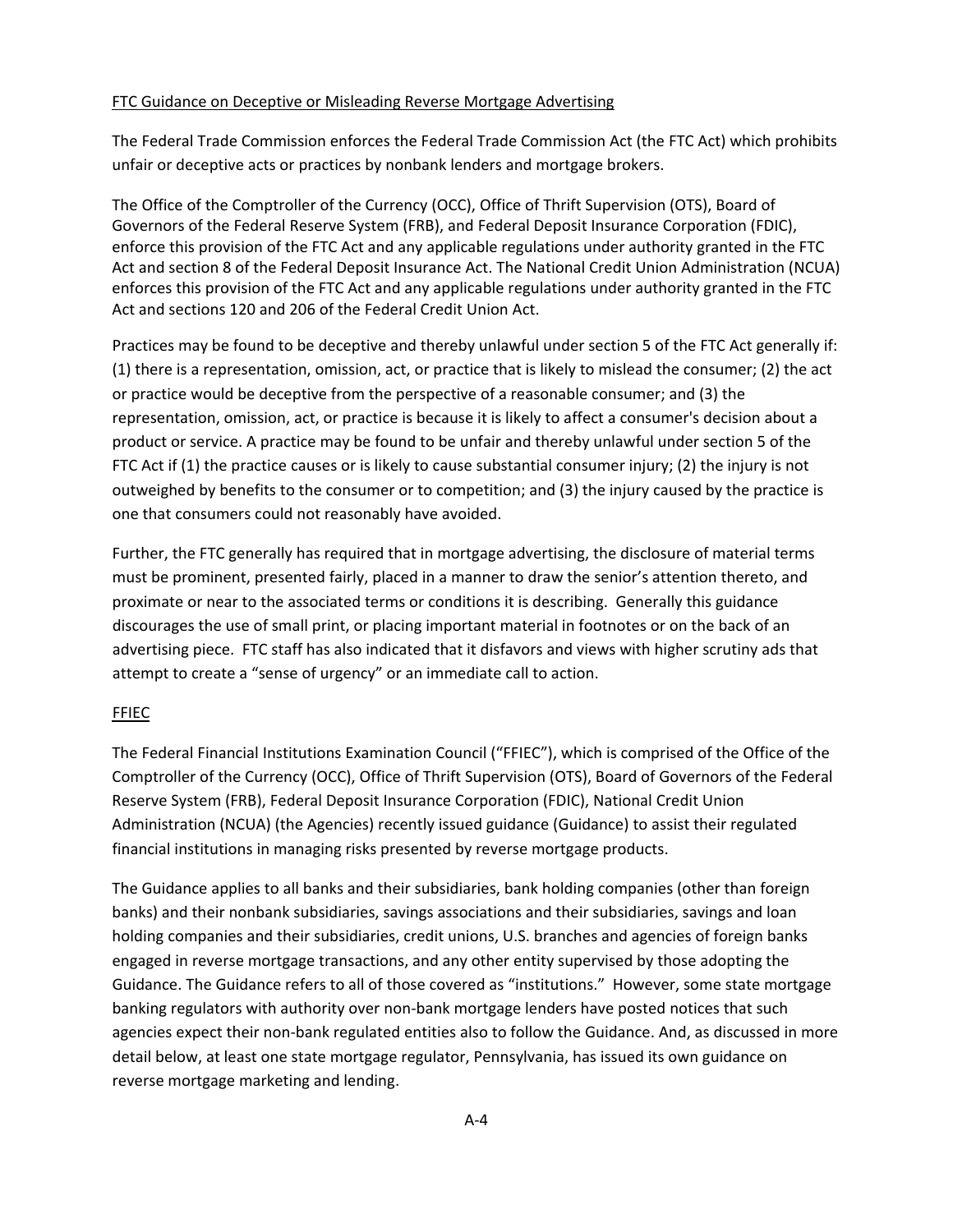The Guidance focuses on ways an institution may provide adequate information about reverse mortgage products. Under the Guidance, institutions offering either HECMs or proprietary reverse mortgages are encouraged to develop clear and balanced product descriptions and make them available to consumers shopping for a mortgage. They should set forth a description of how disbursements can be received and include timely information to supplement the TILA and other disclosures. Promotional materials and product descriptions should include information about the costs, terms, features, and risks of reverse mortgage products.

The Guidance noted that institutions should review advertisements and other marketing materials to ensure that important information is disclosed clearly and prominently. For example, institutions should review the prominence of marketing claims and any related clarifying statements to ensure that potential borrowers are not misled or deceived. Institutions also are responsible for ensuring that marketing materials do not provide misleading information about product features, loan terms, or product risks, or about the borrower's obligations with respect to taxes, insurance, and home maintenance.

The Guidance noted that consumers are not always adequately informed that reverse mortgages are loans that must be repaid (and not merely ways to access home equity). Some marketing material has prominently stated that the consumer is not incurring a mortgage, even though the fine print states otherwise.

The Guidance noted that some advertisements stated that reverse mortgage borrowers have no risk of losing their homes or are guaranteed to retain ownership of their homes for life. These advertisements did not clearly indicate the circumstances in which the reverse mortgage becomes immediately due and payable or in which borrowers may lose their homes.

Advertisements that are potentially misleading include "income for life," "you'll never owe more than the value of your home," "no payments ever," and "no risk." The Guidance noted that institutions offering reverse mortgages should clearly advise consumers about the consumers' obligation to make direct payments for taxes and insurance.

The Guidance also noted misrepresentations that reverse mortgages constitute "government benefits" or a "government program," with no explanation that the products are loans made by private entities and that the only government program for reverse mortgages is the federally-insured HECM program.

### *State‐specific Examples of Policy and Guidelines*

### *Pennsylvania*

On July 10, 2010, the Pennsylvania Department of Banking issued a Statements of Policy on Reverse Mortgages. 40 Pa.B. 3869. The purpose of the Statement of Policy is to provide guidance to mortgage licensees regarding the Department's interpretation of the proper conduct of making, originating or servicing reverse mortgage loans and to inform licensees of the proper use of, and risks associated with, reverse mortgage loans.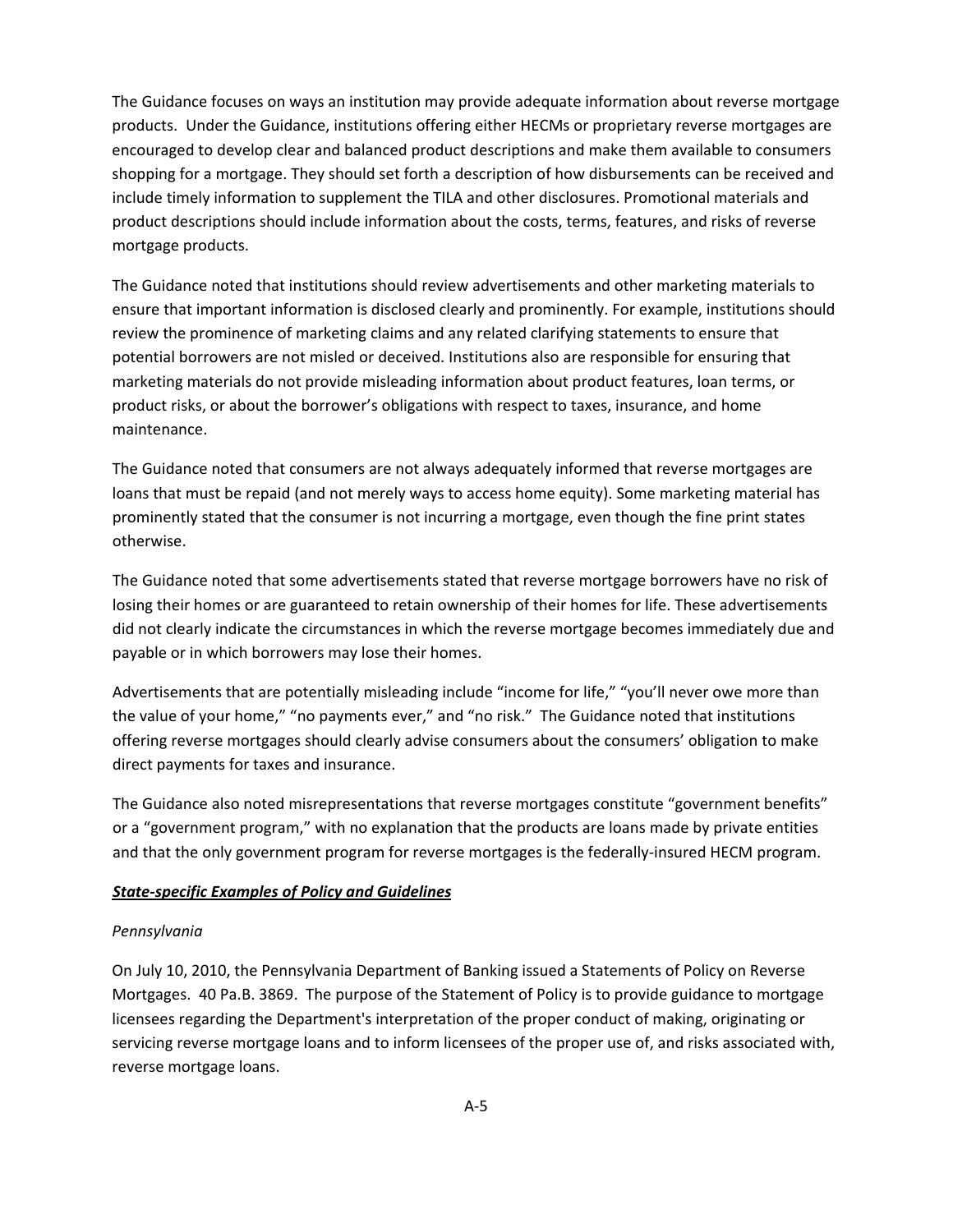The Statement of Policy provides, among other things, that licensees, when offering a proprietary reverse mortgage loan, should confirm that the applicant understands that the reverse mortgage loan being offered is not a government‐sponsored or insured reverse mortgage loan and explains the differences between a proprietary reverse mortgage loan and government‐sponsored or insured reverse mortgage loan. Licensees also should not offer, solicit or make a reverse mortgage loan for the purpose of financing the sale of a product or service by the licensee or any affiliated person.

#### Connecticut

In connection with an advertisement in Connecticut, a mortgage lender, correspondent lender or broker may not use a simulated check.

Further, a lender may not make representations such as "verified as eligible", "eligible", "preapproved", "prequalified" or similar words or phrases, without also disclosing, in immediate proximity to and in similar size print, language which sets forth prerequisites to qualify for the residential mortgage loan, including, but not limited to, income verification, credit check, and property appraisal or evaluation.

A lender may not use any words or symbols in the advertisement or on the envelope containing the advertisement that give the appearance that the mailing was sent by a government agency.

Conn. Gen. Stat. Ann. § 36a‐497(2).

### Georgia

Small loan licensees in Georgia may not use any advertising in the form of a simulated check or other negotiable instrument. While this law generally does not apply to mortgage lenders, use of a simulated check along with other factors such as erroneous messaging or the unauthorized use of a celebrity's likeness, could be seen as unfair and deceptive advertising.

### Nevada

The mortgage regulator in Nevada has proposed rules that a licensee shall not use advertising material that simulates the appearance of a check or a communication from a governmental entity, or an envelope containing a check or a communication from a governmental entity, unless:

(A) The words "THIS IS NOT A CHECK," "NOT NEGOTIABLE" or "THIS IS NOT A GOVERNMENTAL ENTITY," as appropriate, appear prominently on the envelope and any material that simulates the appearance of a check or a communication from a governmental entity; and

(B) If the material simulates the appearance of a check, the material does not contain an American Bankers Association number, microencoding or any other marks intended to create the appearance that the material is a negotiable check.